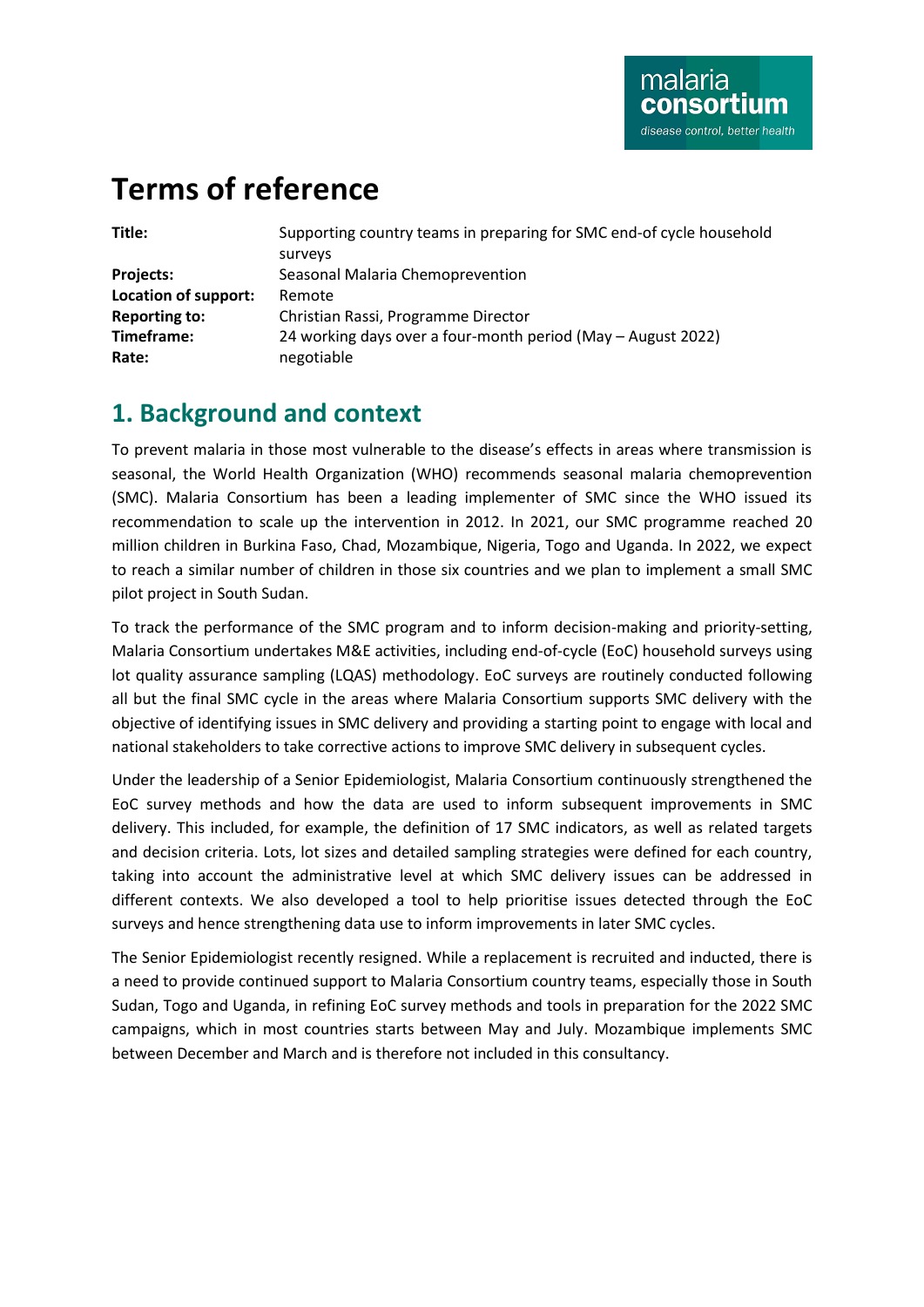# **2. Details of the technical support**

#### **Objective**

The consultancy will provide technical support to the SMC data managers and programme staff in Burkina Faso, Chad, Nigeria, South Sudan, Togo and Uganda with regard to the development of EoC survey protocols and data collection tools in preparation for the 2022 SMC campaign in those countries.

#### **Key outputs and timelines**

We envisage the following key activities to be undertaken as part of this consultancy:

#### **May 2022**

- Briefing with the Programme Director and former Senior Epidemiologist about how the EoC surveys have evolved in recent years and programme-level priorities for 2022 (1 day)
- Engagement with each of six country teams to understand timelines and country-level priorities in preparation for the 2022 SMC campaigns with regard to the EoC surveys (2 days)
- More detailed engagement with the country teams in South Sudan, Togo and Uganda to understand their need for technical support with regard to the EoC surveys (6 days)
- Submission of a technical assistance plan for each country describing sub-activities (1 day)

#### **June/July 2022**

- Provision of written recommendations in terms of EoC survey methods and tools to each country team, taking into account programme- and country-level priorities (2 days)
- Written and verbal feedback to country teams in South Sudan, Togo and Uganda on survey protocols and tools (3 days)
- Update call with the Programme Director and former Senior Epidemiologist (0.5 days)
- Addressing feedback from SMC country and programme teams to refine recommendations for each country (0.5 days)
- Prepare a tool for weighting of the surveys to improve coverage estimates in Burkina Faso, Nigeria and Togo, which will allow generating post-hoc weights during data analysis (3 days)

#### **July/August 2022**

- Write-up of a summary of EoC survey methods across all six countries for the 2022 SMC coverage report (see [this report](file:///C:/Users/C.Rassi.MC/AppData/Local/Microsoft/Windows/INetCache/Content.Outlook/HR/Consultancy%20Sol/Malaria%20Consortium.%20Quantitative%20report%20on%20seasonal%20malaria%20chemoprevention%20supported%20by%20Malaria%20Consortium%20in%202020:%20Coverage%20and%20quality%20in%20Burkina%20Faso,%20Chad,%20Nigeria,%20and%20Togo.%20London:%20Malaria%20Consortium;%202021.%20Available%20from:%20https:/www.malariaconsortium.org/resources/publications/1429/quantitative-report-on-seasonal-malaria-chemoprevention-supported-by-malaria-consortium-in-2020-coverage-and-quality-in-burkina-faso-chad-nigeria-and-togo.) for an example from a previous year) (4 days)
- De-briefing with the SMC Programme Director and former Senior Epidemiologist (1 day)

The write-up of survey protocols and creation of data collection tools will be led by Malaria Consortium's SMC country teams. The main outputs from this consultancy will be the weighting tool and the summary of survey methods across countries for the 2022 coverage report.